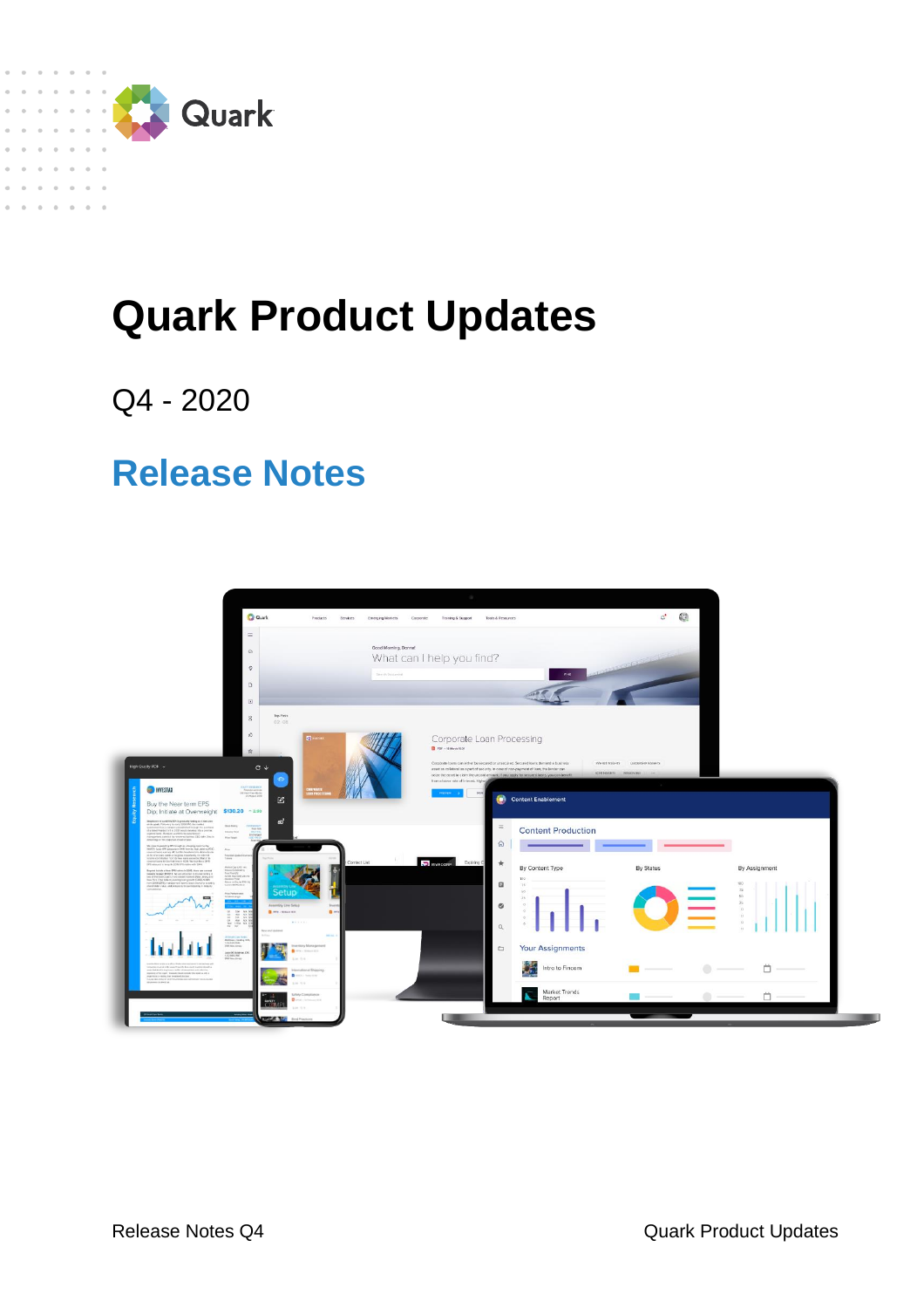## <span id="page-1-0"></span>**Table of Contents**

 $\begin{array}{cccccccccccccc} 0 & 0 & 0 & 0 & 0 & 0 & 0 & 0 \end{array}$  $\ddot{\phantom{a}}$ 

 $\cdots$ . . . . . .  $\begin{array}{ccccccccccccc} \bullet & \bullet & \bullet & \bullet & \bullet & \bullet & \bullet \end{array}$  $\begin{array}{ccccccccccccc} \bullet & \bullet & \bullet & \bullet & \bullet & \bullet & \bullet \end{array}$  $\begin{array}{ccccccccccccc} \bullet & \bullet & \bullet & \bullet & \bullet & \bullet & \bullet & \bullet \end{array}$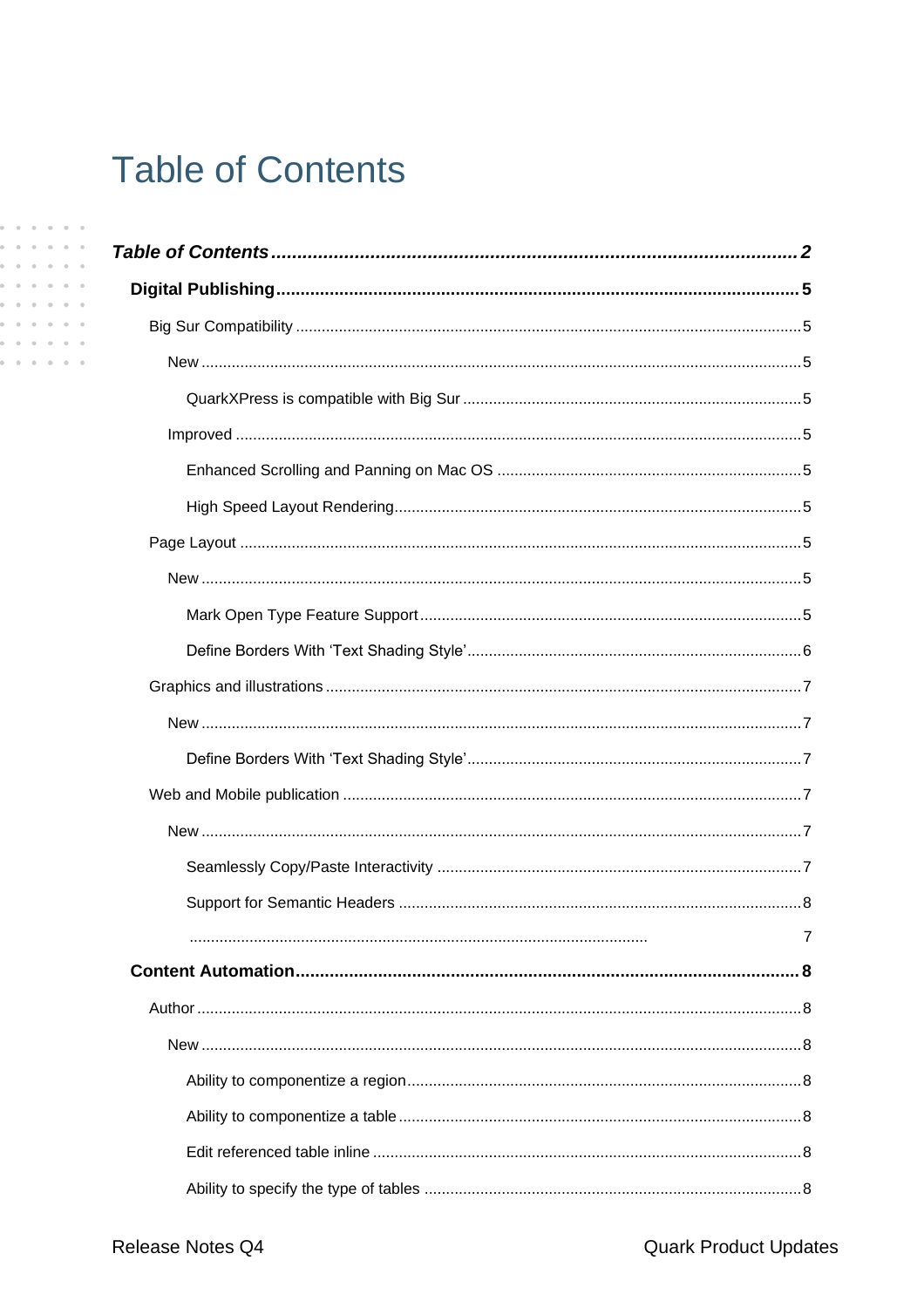## **Table of Contents**

| 醌                                                                                                               | 2 |
|-----------------------------------------------------------------------------------------------------------------|---|
| Digital Publishing members and the control of the control of the control of the control of the control of the c |   |
|                                                                                                                 |   |
|                                                                                                                 |   |
|                                                                                                                 |   |
|                                                                                                                 |   |
|                                                                                                                 |   |
|                                                                                                                 |   |
|                                                                                                                 |   |
|                                                                                                                 |   |
|                                                                                                                 |   |
| 'HILQH %RUGHUV :LWK µ.7.H.[.W6.K.D.G.L.Q.J6.W.\.Q.H.¶6                                                          |   |
|                                                                                                                 |   |
|                                                                                                                 |   |
| 'HILQH %RUGHUV :LWK µ.7.H.[.W6.K.D.G.L.Q.J6.W.\.Q.H.¶7                                                          |   |
|                                                                                                                 |   |
|                                                                                                                 |   |
|                                                                                                                 |   |
|                                                                                                                 |   |
|                                                                                                                 |   |
|                                                                                                                 |   |
|                                                                                                                 |   |
|                                                                                                                 |   |
|                                                                                                                 |   |
|                                                                                                                 |   |
|                                                                                                                 |   |
|                                                                                                                 |   |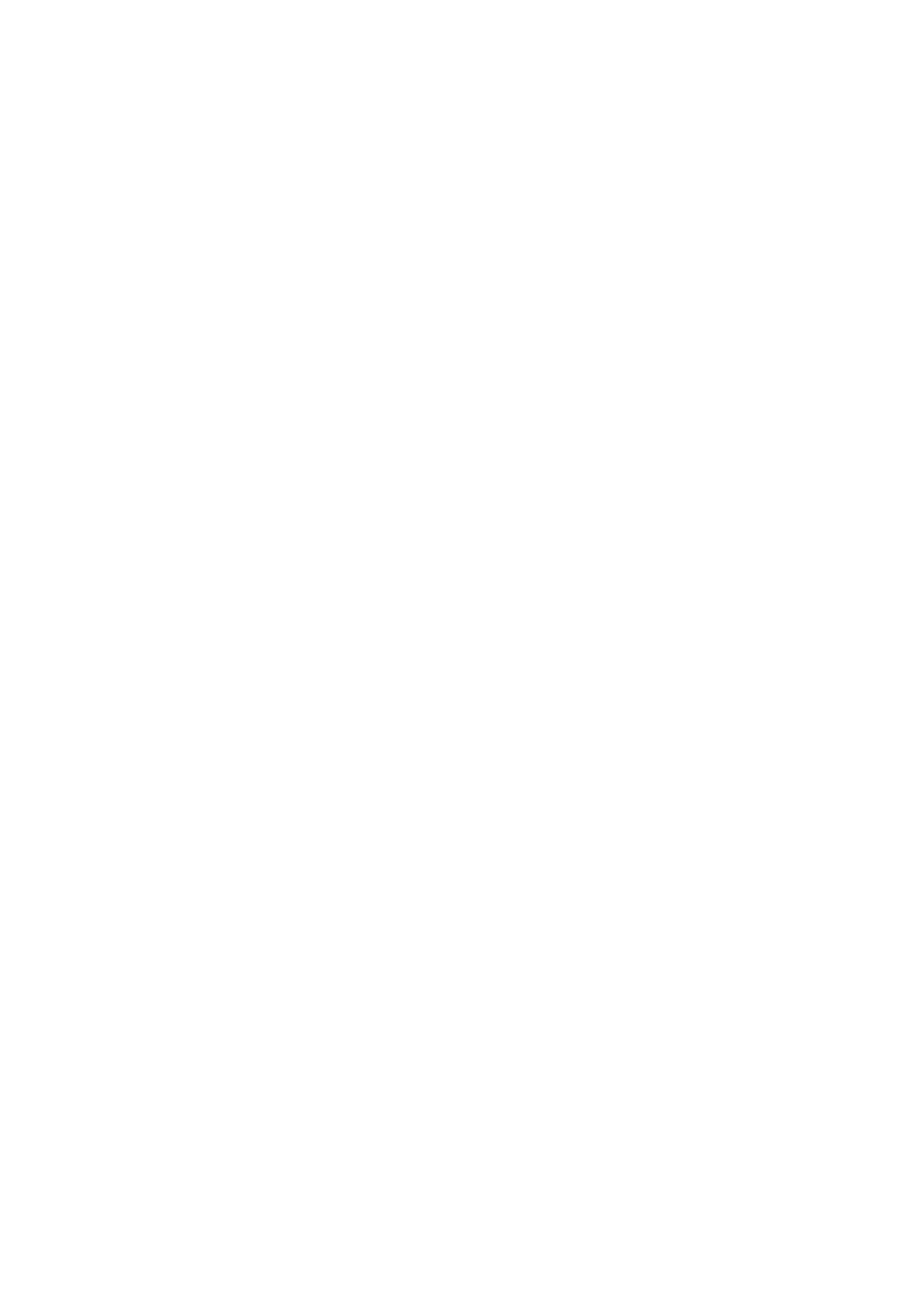## Feature updates

Stay updated on Quark Content Enablement product updates, fixes, feature enhancements, and release announcements. You will find the latest release notifications to help you make the most out of your Quark Content Enablement solution on this page. Below are the release notes<sup>\*</sup> for the current quarter.

## <span id="page-4-0"></span>**Digital Publishing**

## <span id="page-4-1"></span>**Big Sur Compatibility**

## <span id="page-4-2"></span>**New**

## <span id="page-4-3"></span>**QuarkXPress is compatible with Big Sur**

Mac OS Big Sur support customers will be able to use QuarkXPress on the latest Mac OS. New Mac users (with the new OS pre-installed), technology enthusiasts (who cannot wait to put their hands on the latest OS), and other users who have auto-update set on their mac can now start using QuarkXPress.

## <span id="page-4-4"></span>**Improved**

## <span id="page-4-5"></span>**Enhanced Scrolling and Panning on Mac OS**

Move spread drawings on CA Layer on Mac OS to experience improved panning and scrolling operation of the QXP layout on Mac OS. This feature is also required for making QuarkXPress compatible with the new Mac OS.

This feature will be available in Page Layout, Graphics & Illustration, Photo Editing, Web Publication, and Mobile App Publication.

## <span id="page-4-6"></span>**High Speed Layout Rendering**

Work faster and boost your productivity. Experience layout rendering at never before speeds with new performance improvements to drawing and editing layout objects.

This feature will be available in Page Layout, Graphics & Illustration, Photo Editing, Web Publication, and Mobile App Publication.

## <span id="page-4-7"></span>**Page Layout**

<span id="page-4-8"></span>**New**

## <span id="page-4-9"></span>**Mark Open Type Feature Support**

Get precise control over glyph placement for sophisticated text layout and rendering in each script and language system that a font supports.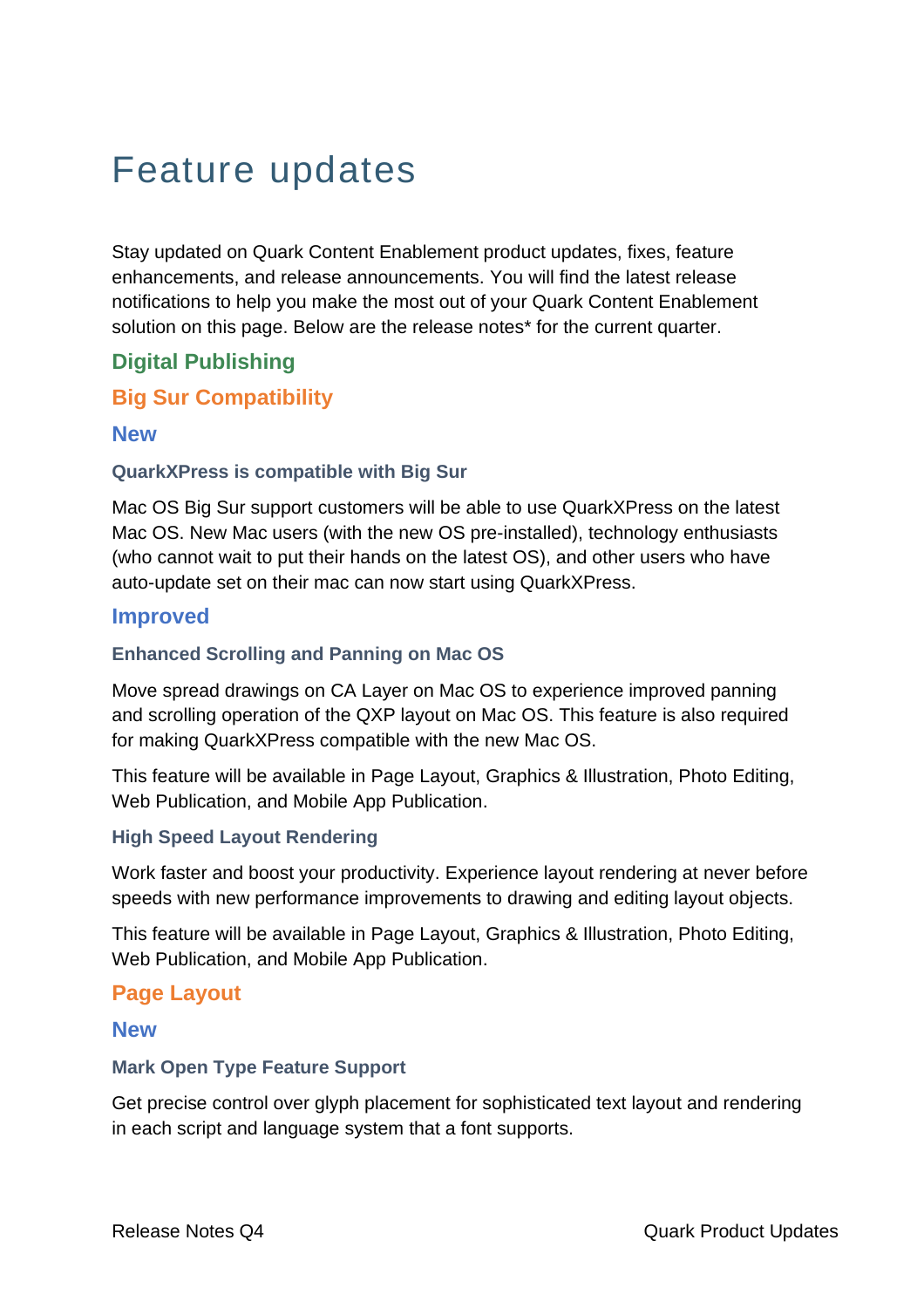

Complex glyph positioning becomes an issue in writing systems, such as Vietnamese, Urdu, etc. (basically Middle East, Indic, South Asian) that use diacritical and other marks to modify the sound or meaning of characters. These writing systems require controlled placement of all marks in relation to one another for legibility and linguistic accuracy. This feature will provide precise control over glyph placement for sophisticated text layout and rendering in each script and language system that a font supports.

## <span id="page-5-0"></span>**Define Borders With 'Text Shading Style'**

Clearly define your shaded text with borders across page-breaks. Now you can make sure your shaded text shows the bottom borderline for the first page and top borderline for the next page if the paragraph breaks.

| Edit Text Shading Style                           | × |
|---------------------------------------------------|---|
| Name:<br>Boxed                                    |   |
| Border<br>Shade                                   |   |
| Width:<br>1 pt<br>$\checkmark$                    |   |
| Style:<br>◡                                       |   |
| Color:<br>$\Box$ Cyan<br>$\checkmark$<br>ш<br>ш   |   |
| Shade:<br>100%<br>$\checkmark$                    |   |
| Opacity:<br>100%<br>$\checkmark$                  |   |
|                                                   |   |
| Offsets                                           |   |
| Right:<br>$0.5"$<br>Left:<br>0.5"                 |   |
| $0.5"$<br>$0.5\ensuremath{''}$<br>Bottom:<br>Top: |   |
|                                                   |   |
| Cancel<br>ОK                                      |   |

Defining a border with 'Text Shading Style' does not show the bottom borderline for the first page and the top borderline for the next page if the paragraph breaks onto the next page. This new feature can render these closing border lines in continuous paragraphs breaking onto the following pages.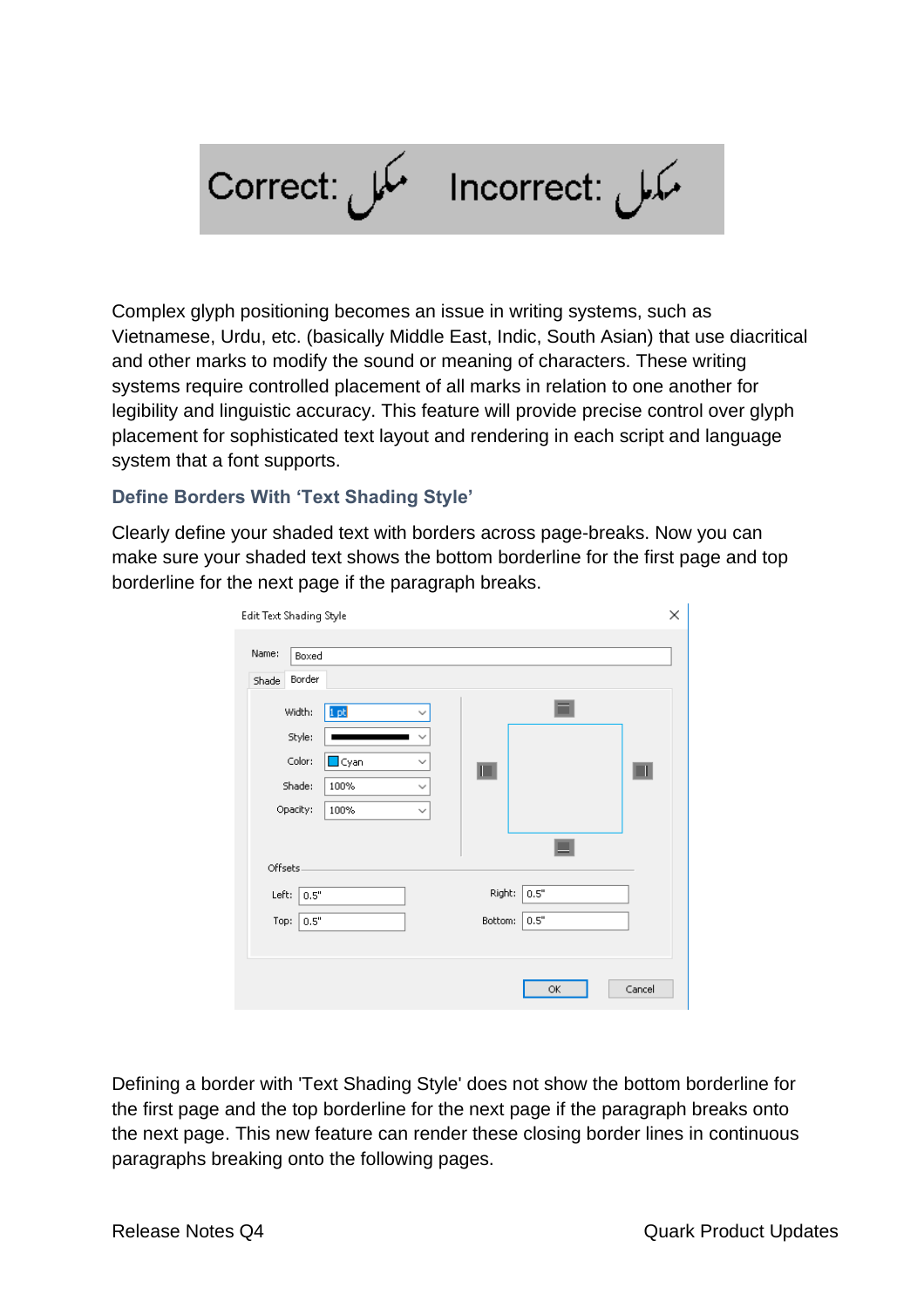## <span id="page-6-0"></span>**Graphics and illustrations**

## <span id="page-6-1"></span>**New**

## <span id="page-6-2"></span>**Define Borders With 'Text Shading Style'**

Clearly define your shaded text with borders across page-breaks. Now you can make sure your shaded text shows the bottom borderline for the first page and top borderline for the next page if the paragraph breaks.

| Edit Text Shading Style                    | ×            |
|--------------------------------------------|--------------|
| Name:<br>Boxed                             |              |
| Border<br>Shade                            |              |
| Width:<br>1 pt<br>$\checkmark$             |              |
| Style:<br>$\check{ }$                      |              |
| Color:<br>$\Box$ Cyan<br>$\checkmark$<br>Ш | ш            |
| Shade:<br>100%<br>$\checkmark$             |              |
| Opacity:<br>100%<br>$\checkmark$           |              |
|                                            |              |
| Offsets                                    |              |
| Right:<br>Left:<br>$0.5"$                  | $0.5"$       |
| $0.5^{\rm n}$<br>Bottom:<br>Top:           | $0.5"$       |
|                                            |              |
|                                            |              |
|                                            | Cancel<br>ОK |

Defining a border with 'Text Shading Style' does not show the bottom borderline for the first page and the top borderline for the next page if the paragraph breaks onto the next page. This new feature can render these closing border lines in continuous paragraphs breaking onto the following pages.

## <span id="page-6-3"></span>**Web and Mobile publication**

## <span id="page-6-4"></span>**New**

## <span id="page-6-5"></span>**Seamlessly Copy/Paste Interactivity**

Discover a smarter way to produce interactive content. Copy specific interactivity from one box and apply it to any other box. Now you can enhance the user experience and do it in lesser time.

This feature will be available in QuarkXPress for Business, Web Publishing, and Mobile & App Publishing.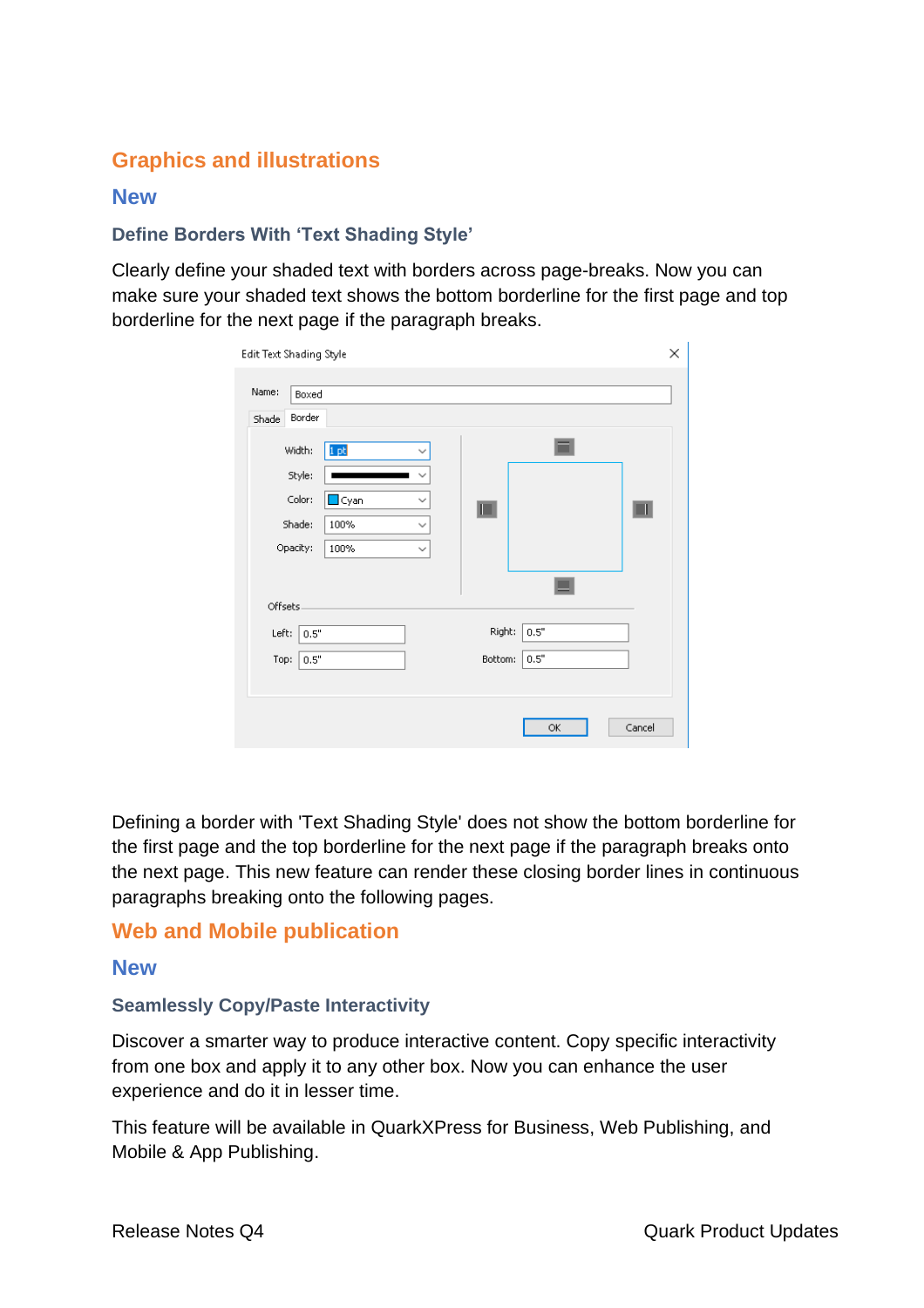## <span id="page-7-0"></span>**Support for Semantic Headers**

Generate SEO-friendly output by quickly applying semantic tags to headers. With support for semantic headers, you can create content that is accessible and integrable with other systems.

This feature will be available in Web Publishing, Mobile App Publishing.

<span id="page-7-1"></span>**Fixes**

<span id="page-7-2"></span>Resolved Issues - Feb 2021

<span id="page-7-3"></span>[QuarkXPress 2019 Known and Resolved Issues](https://www.quark.com/documentation/quarkxpress/2019/english/EN_QuarkXPress%202019%20Known%20and%20Resolved%20Issues/)

<span id="page-7-4"></span>Resolved Issues - Feb 2021

[QuarkXPress 2020 Known and Resolved Issues](https://www.quark.com/documentation/quarkxpress/2020/english/QuarkXPress%202020%20Known%20and%20Resolved%20Issues/)

Resolved Issues - March 2021

<span id="page-7-5"></span>[QuarkXPress 2020 Known and Resolved Issues](https://www.quark.com/documentation/quarkxpress/2020/english/QuarkXPress%202020%20Known%20and%20Resolved%20Issues/)

## **Content Automation**

## **Author**

**New** 

## **Ability to componentize a region**

<span id="page-7-6"></span>This feature allows Quark Author users to create regions as components. These regions would be used across documents and will enable the user to re-use existing region components. Users of the Author app can edit the regions inline and, for a selected region, perform actions such as changing the region title, saving and updating revisions, adding region-to-workflow, setting a due date, coloring, etc.

## <span id="page-7-7"></span>**Ability to componentize a table**

Using this feature, Quark Author users can choose to define a table as a component across different document types. This feature also lets the users componentize the table by selecting the "Create Table component" option and save it as a component and "Search" based on the various table types. Additionally, the referenced table can be edited inline in the document.

#### **Edit referenced table inline**

Using this feature, Quark Author users can make necessary changes in the table without opening the table in a separate authoring window. This facility will allow users to do their work faster.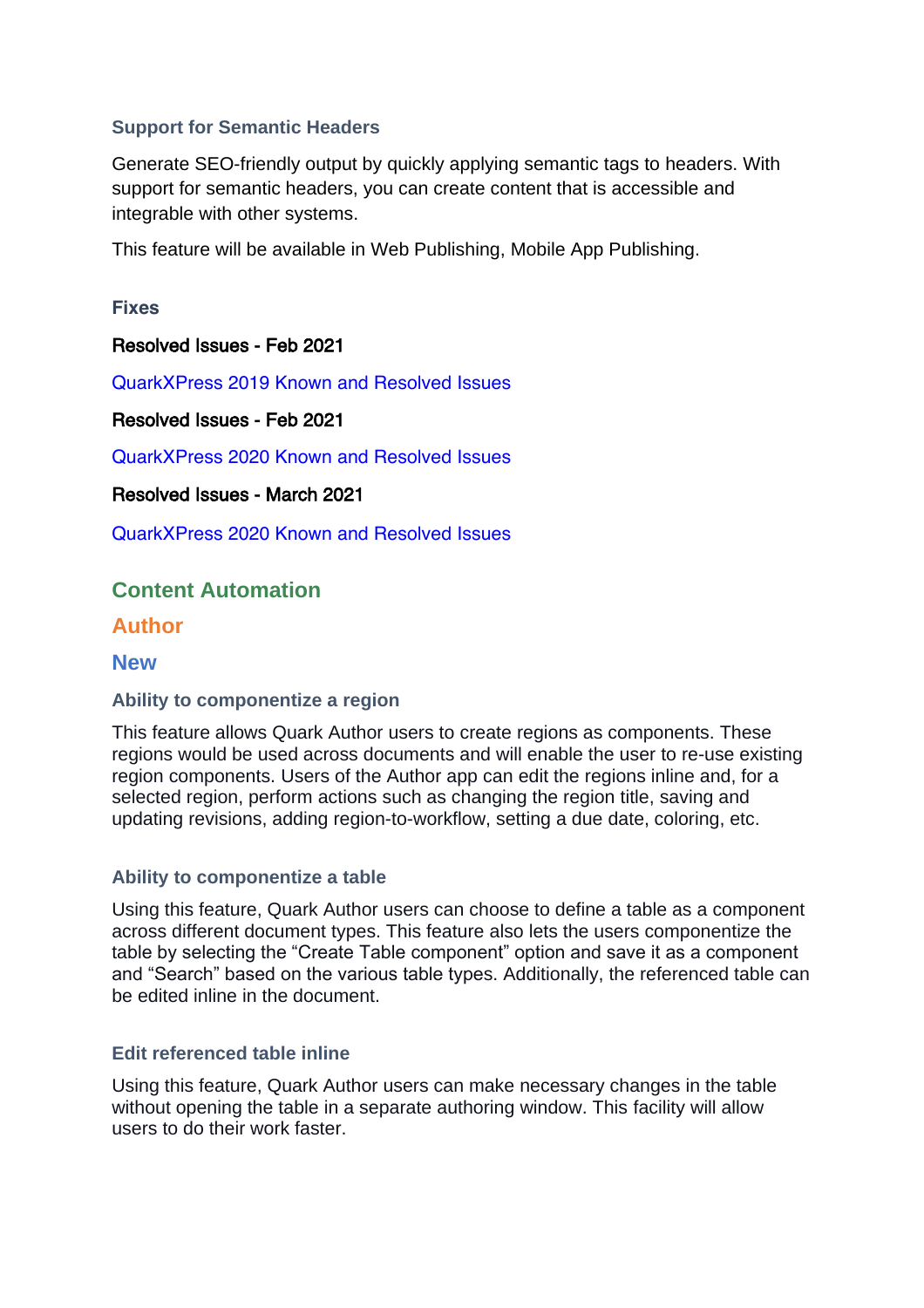## **Ability to specify the type of tables**

<span id="page-8-1"></span><span id="page-8-0"></span>This feature lets Quark Author users associate pre-configured types for tables in canvas (e.g., smart table, rating table, financial table). This new capability will help users set up an effective way of visual classification, publishing hints, and semantic typing of tables in the document.

## **Automatically track changes by users editing the document**

<span id="page-8-2"></span>This feature enables Quark Author users to detect workflow status transitions of the smart document. Once the smart document being edited transitions to a defined status in the workflow, the system automatically starts tracking all the future edits.

## **Workspace**

## **New**

#### <span id="page-8-3"></span>**Edit properties of multiple assets at once**

Users of the Workspace app can now multi-select assets and edit common properties in a single view. This feature will help route multiple assets to a user with ease.

## <span id="page-8-4"></span>**Search for collections**

The ability to search for collections has been introduced newly in the Workspace app. All different condition groups such as "and," "or" are now supported in the context of collections.

## <span id="page-8-5"></span>**Duplicate search**

Users of the Workspace app can now create new searches by using existing defined searches as a template.

## <span id="page-8-6"></span>**Copy, move, and duplicate collection with hierarchy and assets**

<span id="page-8-8"></span><span id="page-8-7"></span>Users of the Workspace app can now copy a collection with/without asset(s). It is executed as a background task, enabling the user to continue working and later check its completion.

#### **Collection view persistence**

Users of the Workspace app can now select various column options and set this view for all collections. All the subsequent navigations would honor the column option and view mode settings.

## **Admin**

## **New**

#### **Duplicate users and groups**

As an administrator, you need the ability to duplicate users and groups. This productivity enhancement would enable administrators to quickly set up the workflow configuration and configure privileges for users and groups.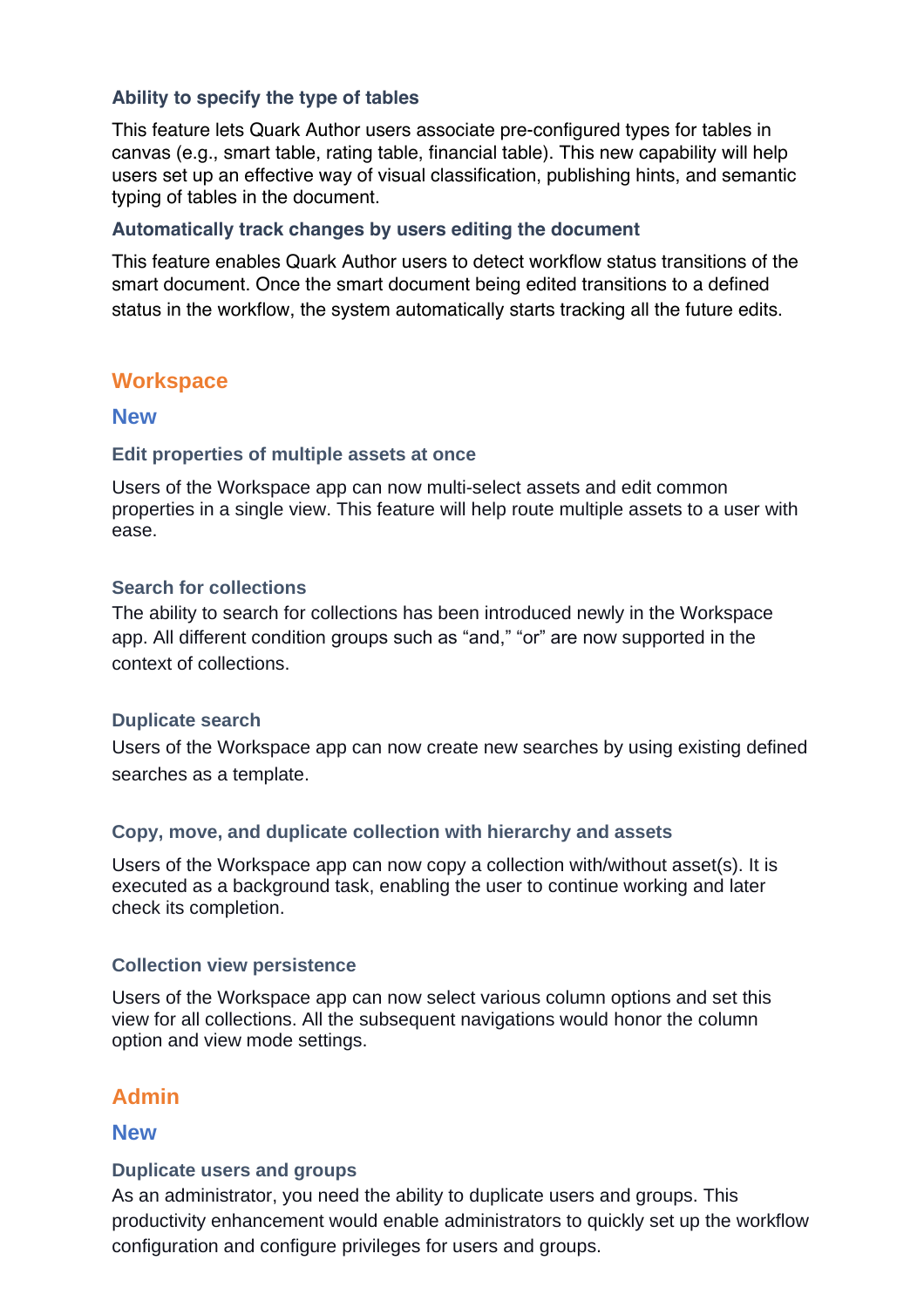## <span id="page-9-0"></span>**Quark XMLAuthor**

## <span id="page-9-1"></span>**New**

#### <span id="page-9-2"></span>**Authoring DITA documents**

This feature lets XML Author users create different kinds of DITA documents like map, topic, concept, task, and reference. While authoring such documents, the user can reference re-usable content from the server or create re-usable components from the current document. Users can also see the live preview of the editing done in the document.

#### <span id="page-9-3"></span>**Publishing DITA documents**

This feature lets XML Author users create different kinds of PDFs using DITA OT Tools. Using this feature, users can do conditional publishing also.

## <span id="page-9-4"></span>**Content Management**

#### <span id="page-9-5"></span>**New**

#### <span id="page-9-6"></span>**Advanced search page for enhanced searchability**

The system now allows the additional capability for doing advanced searches. These searches can focus on phrases or their absence and are grouped with multiple property-based filter conditions.

| Advanced Search                   | $\times$ | ARTMENT                                                                                                    |
|-----------------------------------|----------|------------------------------------------------------------------------------------------------------------|
| CLEAR ALL<br><b>SEARCH</b>        |          |                                                                                                            |
| Find Assets with:                 |          | MONDAY, 28 DECEMBER, 2020                                                                                  |
| All these words:                  |          | rnoon, John! What can I help you find?                                                                     |
|                                   |          | <b>菲 ②</b><br><b>FIND</b>                                                                                  |
| This exact word or phrase:        |          |                                                                                                            |
| Any of these words:               |          |                                                                                                            |
| None of these words:              |          |                                                                                                            |
|                                   |          | 2020<br>$42$ AM                                                                                            |
| Narrow your findings by:          |          | book 2020                                                                                                  |
| People                            |          |                                                                                                            |
| People                            |          |                                                                                                            |
| Dates                             |          |                                                                                                            |
| Dates<br>$\checkmark$             |          |                                                                                                            |
| Source                            |          |                                                                                                            |
| Source<br>÷                       |          | ÷<br>Rivacorp Funds.potx<br>Riva<br>$Q$ <i>mmcom</i><br>POWERPOINTTEMPLATE - 11 Pages<br><b>INVESTMENT</b> |
| File Type                         |          | AUG 18, 2020 02:42 PM<br><b>FUNDS</b><br>Desc updated: Rivacorp Funds.potx<br>Ass                          |
| File Type                         |          | RECOMMENDED<br>Pitch Decks<br>m                                                                            |
| Teams                             |          | o<br>☆☆☆☆☆ 0 ◎ 0 <0 ± 0                                                                                    |
| Teams<br>$\overline{\phantom{a}}$ |          |                                                                                                            |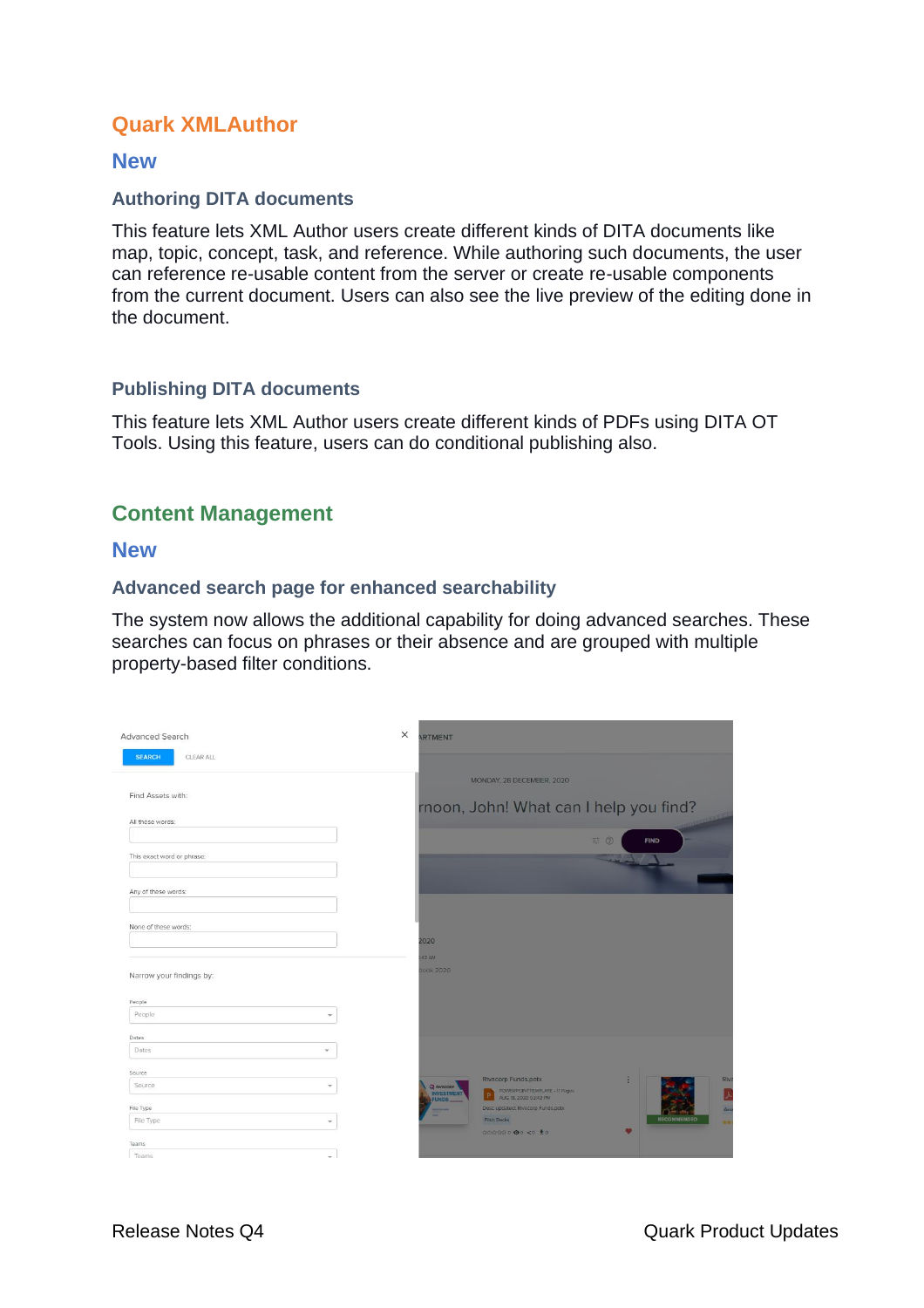## <span id="page-10-0"></span>**Enhanced the search user experience for date properties**

The Content Access Portal continues to enhance searching and filtering capabilities. Search properties now additionally have filters for days, months, weeks, quarters, and years. The system further shows custom date ranges for all these filters, which provides a precise way for users to find the documents they wanted.

| Dates                            |   |
|----------------------------------|---|
| Days Weeks Months Quarters Years |   |
| <b>This Quarter</b>              |   |
| <b>Previous Quarter</b>          | 8 |
| $1 \vee$<br>Quarters<br>Last     |   |
| Custom date ranges               |   |

## <span id="page-10-1"></span>**Added document management from the Content Access Portal**

The Content Access Portal now offers document management by allowing documents from specific content sync sources to be hidden or shown within the access portal. Content administrators can tweak the lifecycle of documents. They can choose to hide documents from within the Content Access Portal without removing the documents from the content source. This facility can be handy when working on changes for a document, and they don't want to share it with prospects until those changes are done.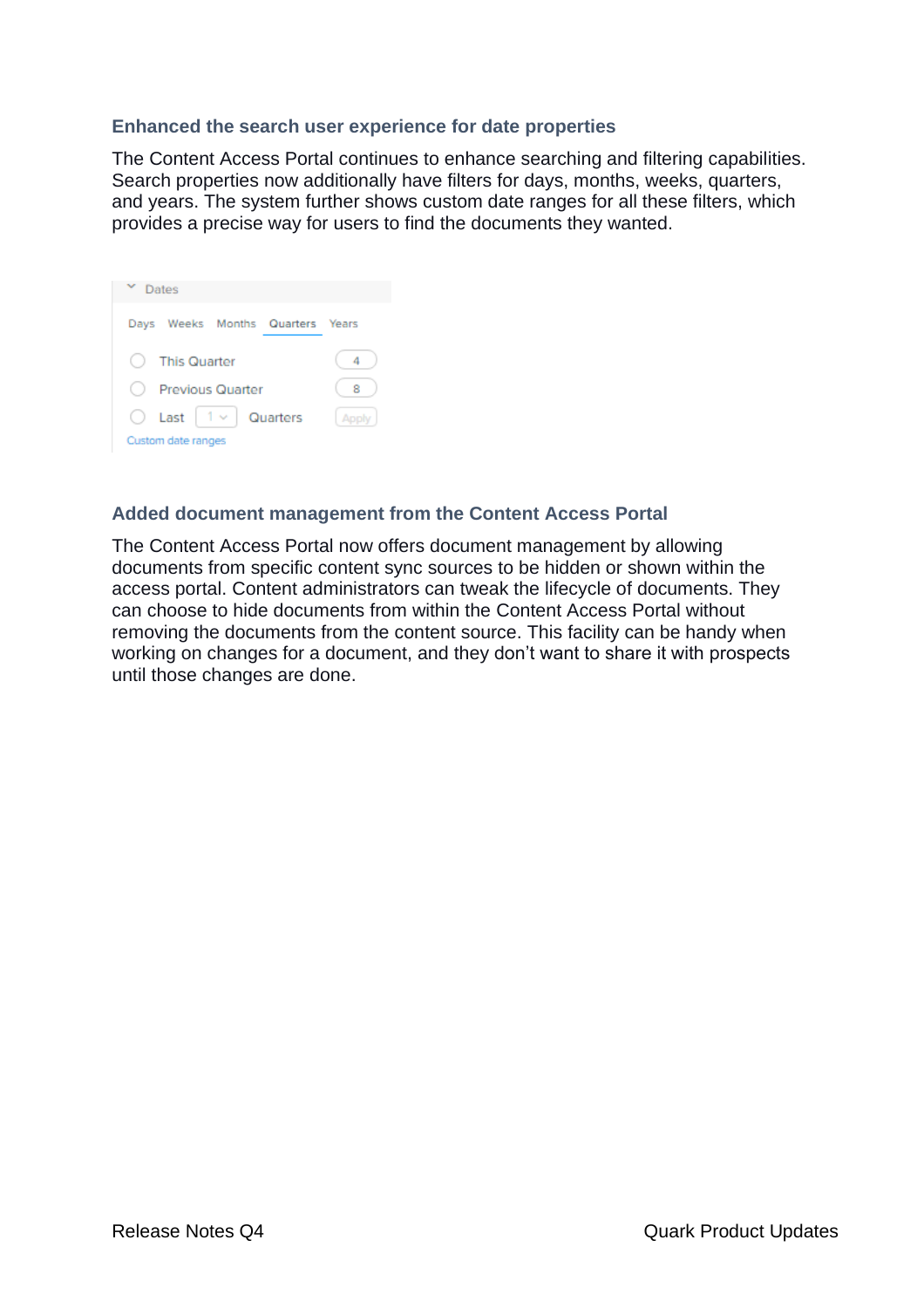

| <b>Manage Documents</b>                                                                                    |                                                                              |            |                           |         |  |                  | $\checkmark$ |
|------------------------------------------------------------------------------------------------------------|------------------------------------------------------------------------------|------------|---------------------------|---------|--|------------------|--------------|
| Showing 164 of 164 entries                                                                                 |                                                                              |            |                           |         |  | Q Filter by Name |              |
| <b>Documents</b>                                                                                           |                                                                              | Owner      | <b>Updated at</b>         | Source  |  | Restore          |              |
| <b>Information</b> entered<br><b>Solution Card</b>                                                         | LeadSF.docx<br>Word . FEB 26, 2020 05:20 PM IST                              | P. AA      | NOV 06, 2020 09:10 PM IST | Website |  | <b>RESTORE</b>   |              |
| International Constitution of the American<br><b>MOLINEAU CLEAR WOMEN AND REAL</b><br><b>Solution Card</b> | See LeadSF.pdf<br>PDF . FEB 26, 2020 05:35 PM IST                            | P. AA      | NOV 06, 2020 09:10 PM IST | Website |  | <b>RESTORE</b>   |              |
|                                                                                                            | <b>BMW Touring Catalog</b><br>Americas.pdf<br>PDF. JUL 18, 2019 10:29 AM IST | E. Du Vall | NOV 06, 2020 09:10 PM IST | Website |  | <b>RESTORE</b>   |              |

## <span id="page-11-0"></span>**Improved Mobile App user experience by accessing collection in offline mode**

The content access mobile apps now allow entire user collections to be made offline. This enhanced flow now allows individual documents and complete user collections to be made available for offline usage. The app honors this preference on the user collection, and in case a user chooses to make a collection offline, the app syncs all documents within the collection on the user's mobile device. The app then ensures that updates to the collection or documents within a collection are reflected.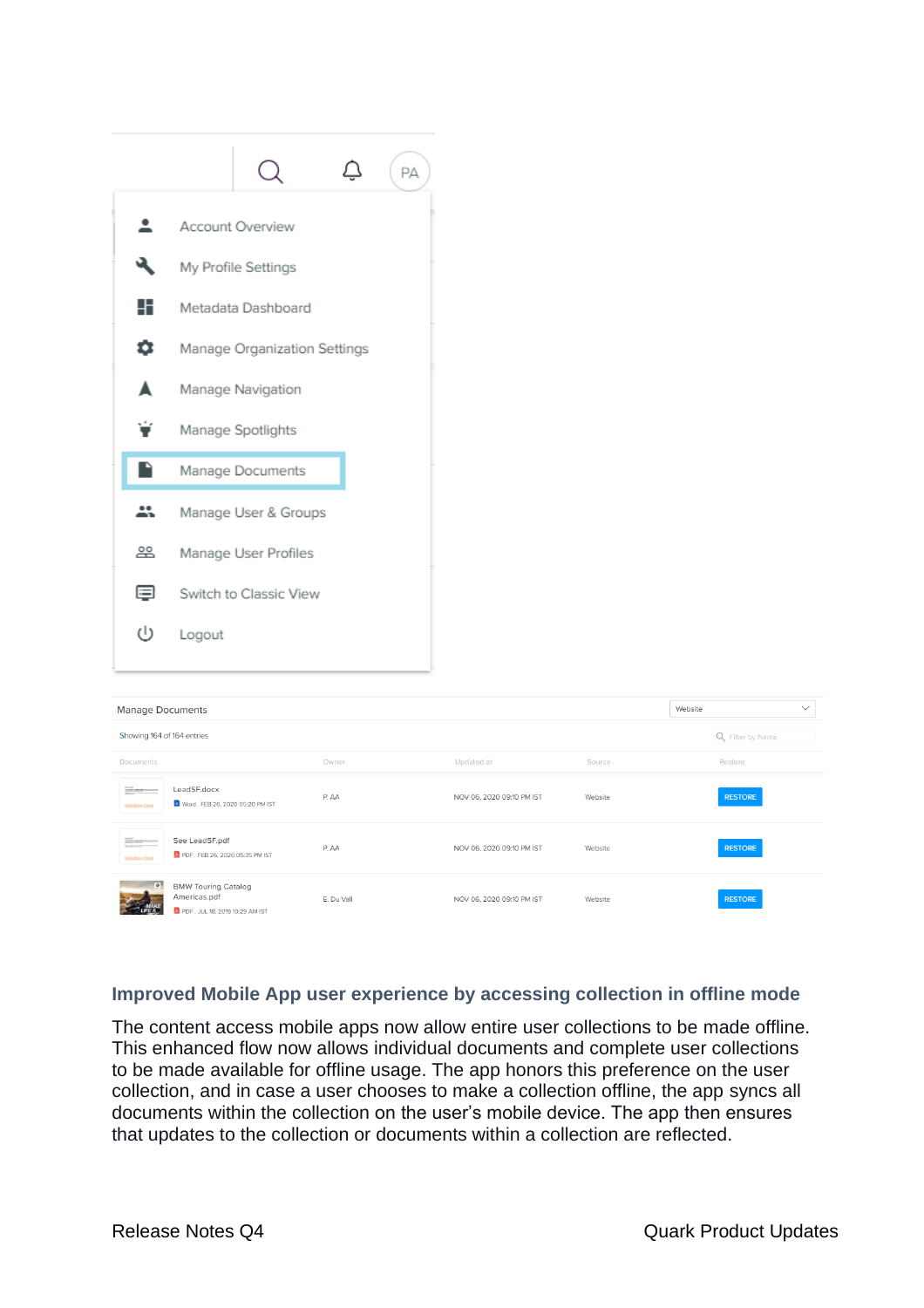| + New Collection |                               |                                                        | NAME 1                                | DATE                                                                         | <b>FILES</b> | Q                | Filter by Name / Owner |
|------------------|-------------------------------|--------------------------------------------------------|---------------------------------------|------------------------------------------------------------------------------|--------------|------------------|------------------------|
| My collections 3 | Shared with me o<br>De.<br>Sf | DevCollection<br>P. GUI<br>D2F<br>SFC<br>P. GU<br>01F1 | $\leftrightarrow$<br>≺<br>⊡<br>â<br>Ō | Edit<br>Edit Markup<br>Share<br>Show Presenter<br>Manage Access<br>Duplicate |              | $\circledcirc$ : |                        |
|                  |                               | Veri<br>P. GU<br>D2F                                   | 匿<br>☺                                | Delete<br>Available Offline                                                  |              |                  |                        |

## <span id="page-12-0"></span>**Improved**

## **Enhanced the user experience to indicate new and updated content**

<span id="page-12-1"></span>The Content Access Portal user interface now indicates new and updated documents with a visual indicator. Any document added or updated in the last seven days will have this visual indicator. This indicator is available in all search and browse user interfaces. This facility gives the user better findability of documents, especially when looking at non-search views, like favorites, collections, and topics.



 $\alpha$  $\alpha$  $\ddot{\phantom{a}}$ 

 $\mathcal{L}$  $\alpha$  $\overline{a}$ 

 $\alpha$  $\sim$   $\sim$  $\sim$  $\sim$   $-$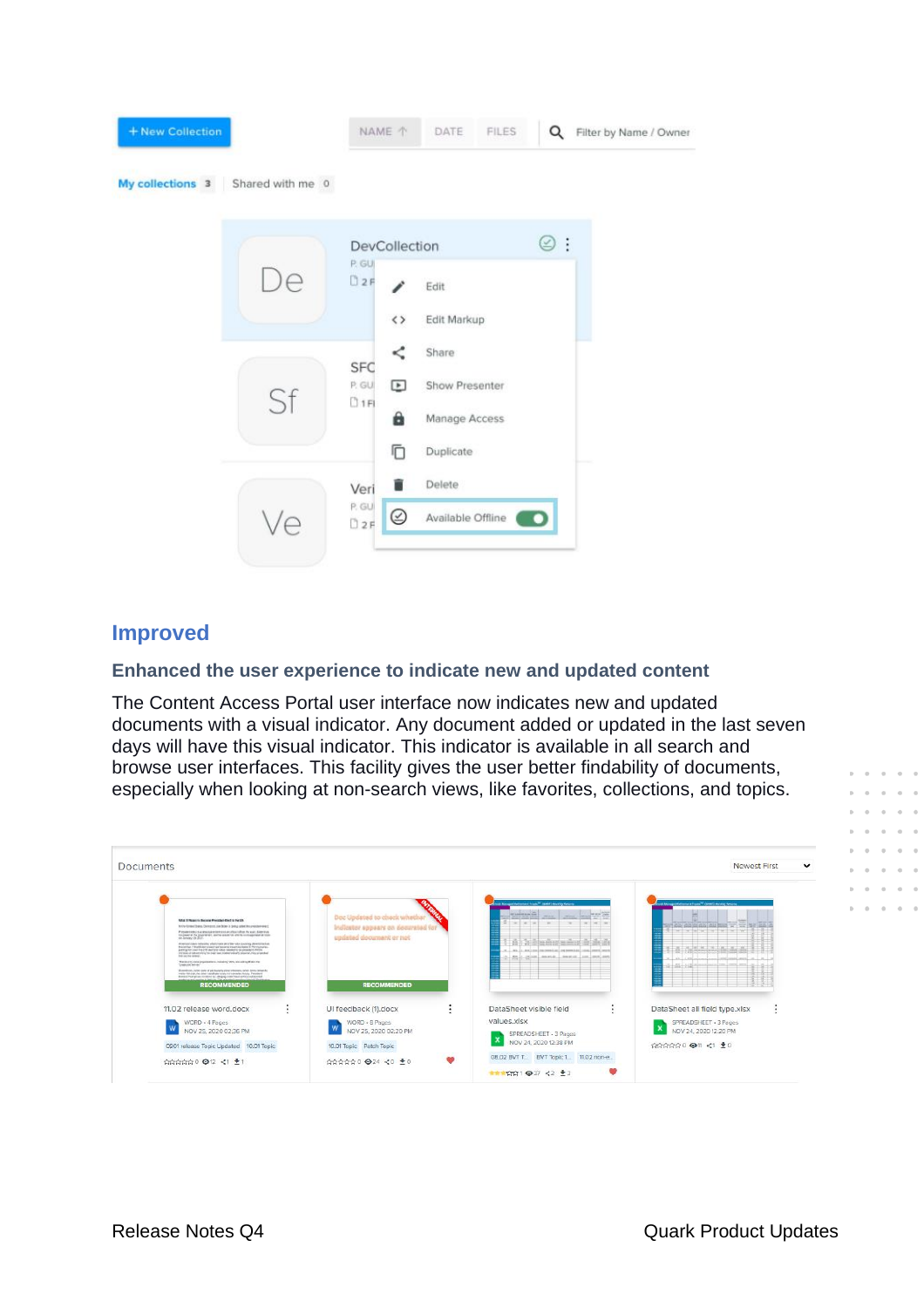## <span id="page-13-0"></span>**Improved the previewing capabilities for Microsoft Excel documents**

The Content Access Portal is now enhanced to render improved Microsoft Excel previews. Some improvements are areas where the content did not fit in cells for date and other such formatted columns and cells.

## <span id="page-13-1"></span>**Content aggregation from Google team drive sync source now supports limited user role permissions**

The content aggregation flows from team drive sync sources now support limited user role permissions, not requiring elevated permissions. This facility allows the content aggregation to be more compliant with IT securities and policies.

#### <span id="page-13-2"></span>**Content aggregation infrastructure improvements**

There are multiple content aggregation infrastructure improvements for reliability, stability for all content sync sources.

## <span id="page-13-3"></span>**Sales Enablement**

<span id="page-13-4"></span>**New**

#### <span id="page-13-5"></span>**Content score for sellers**

The content access portal can now send out monthly content scores to sellers based on all activity they performed last month. This email is directly sent to their inboxes, with the summary and consolidated score.

**Note:** This feature is in Beta, and the content score methodology is under review.

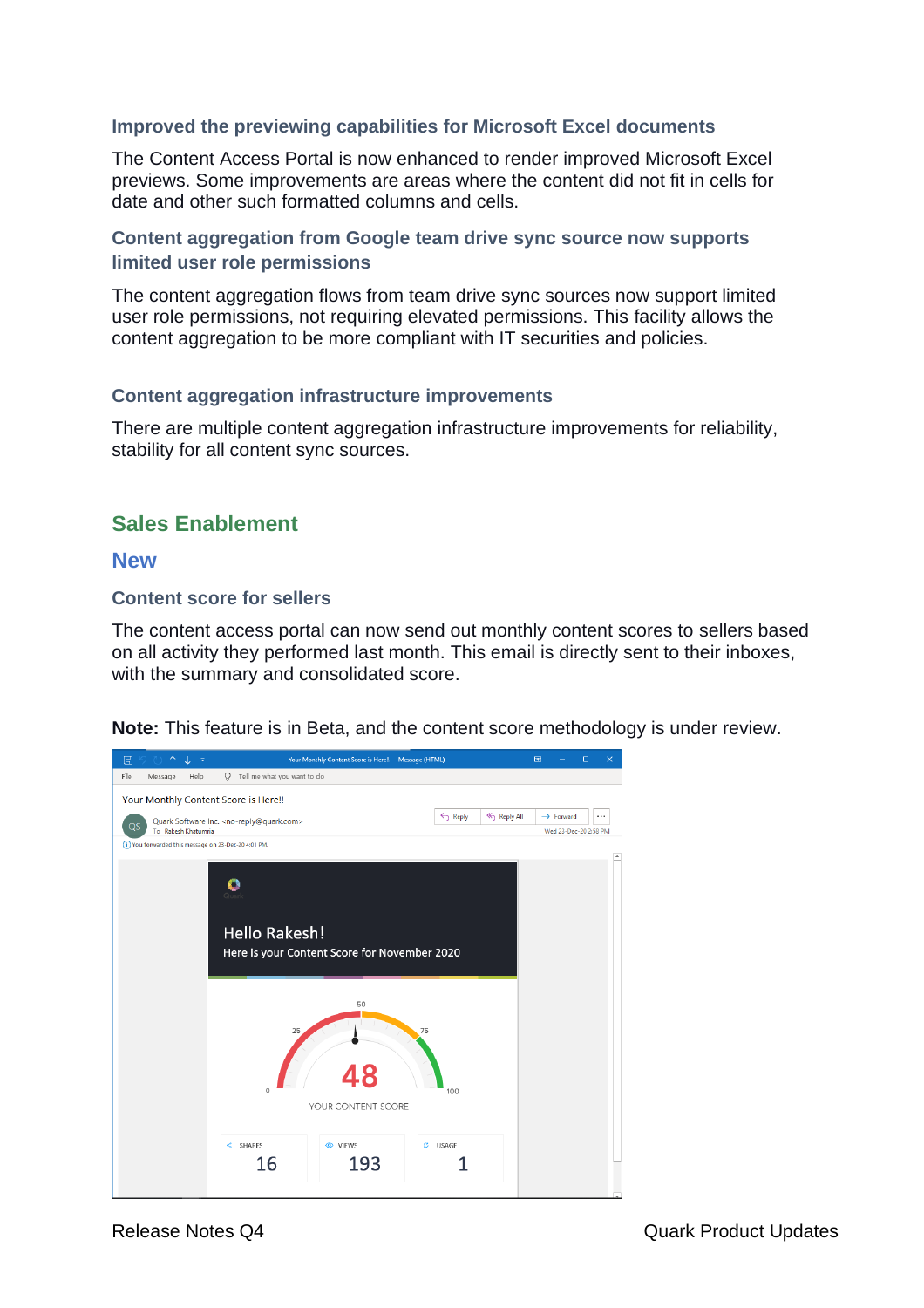## **Improved Content Hub user experience when prospects view content shared**

The new user interface is consistent with the modern user interface theme of the application. It improves the prospects' collection viewing experience, shows additional metadata for the seller, the properties of the collection, and has a much better Content Hub kiosk-like experience. This user experience is customization friendly; any HTML markup can also be applied, leading to a pleasant and rich viewing experience.



## **Improved**

#### **Improved the presenter user experience**

The Content Access Portal now has an improved user for sellers when they are viewing documents. Its modern, intuitive, has additional capabilities like page views, document thumbnails, mobile support, and many more, while it retains older functionality and capabilities like settings, live sharing.

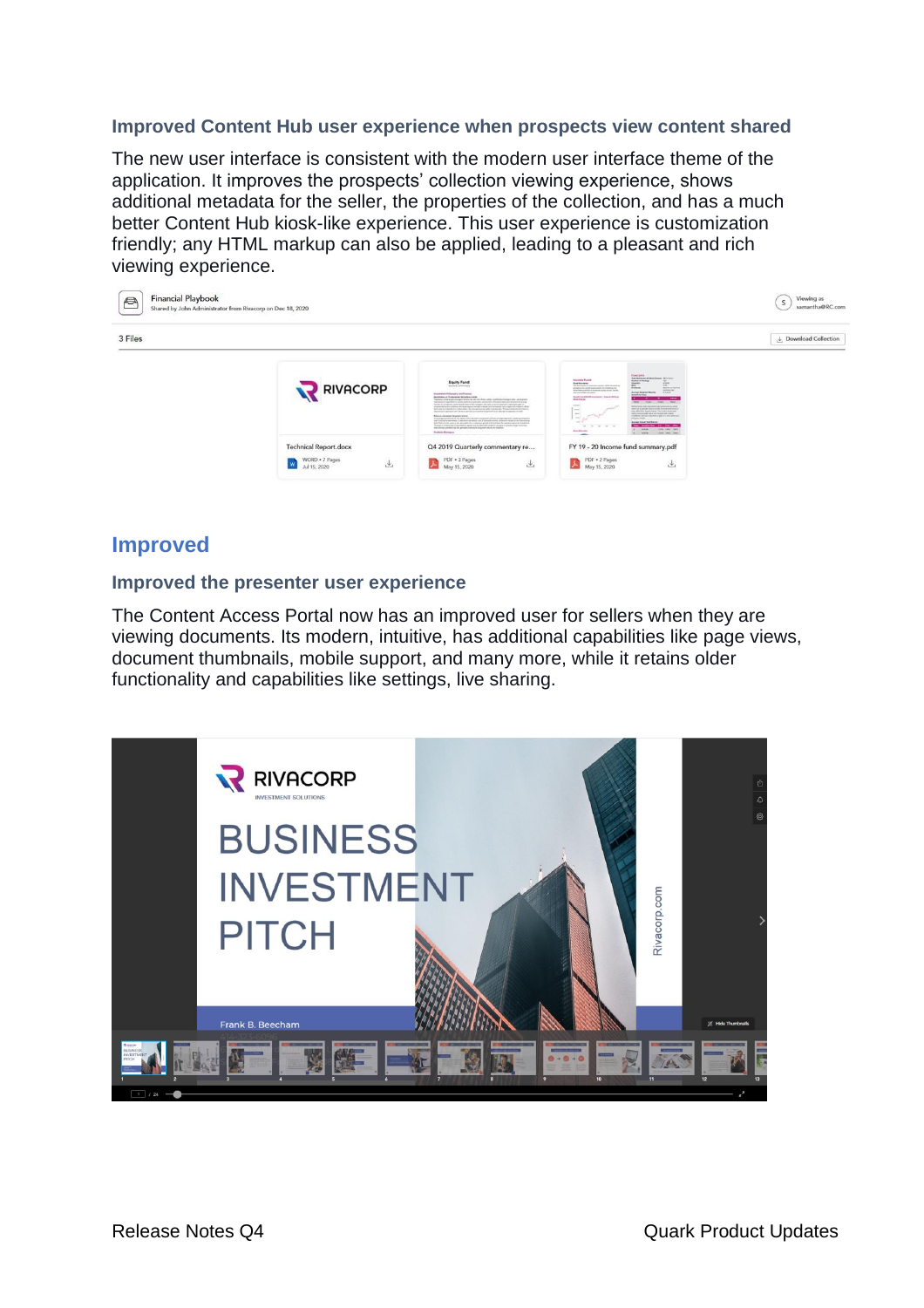

## **Marketing Enablement**

## **New**

## **Improved Content Hub user experience when leads view content shared**

The new user interface is consistent with the modern user interface theme of the application. It improves the prospects' collection viewing experience, shows additional metadata for the seller, the properties of the collection, and has a much better Content Hub kiosk-like experience. This user experience is customization friendly; any HTML markup can also be applied, leading to a pleasant and rich viewing experience.

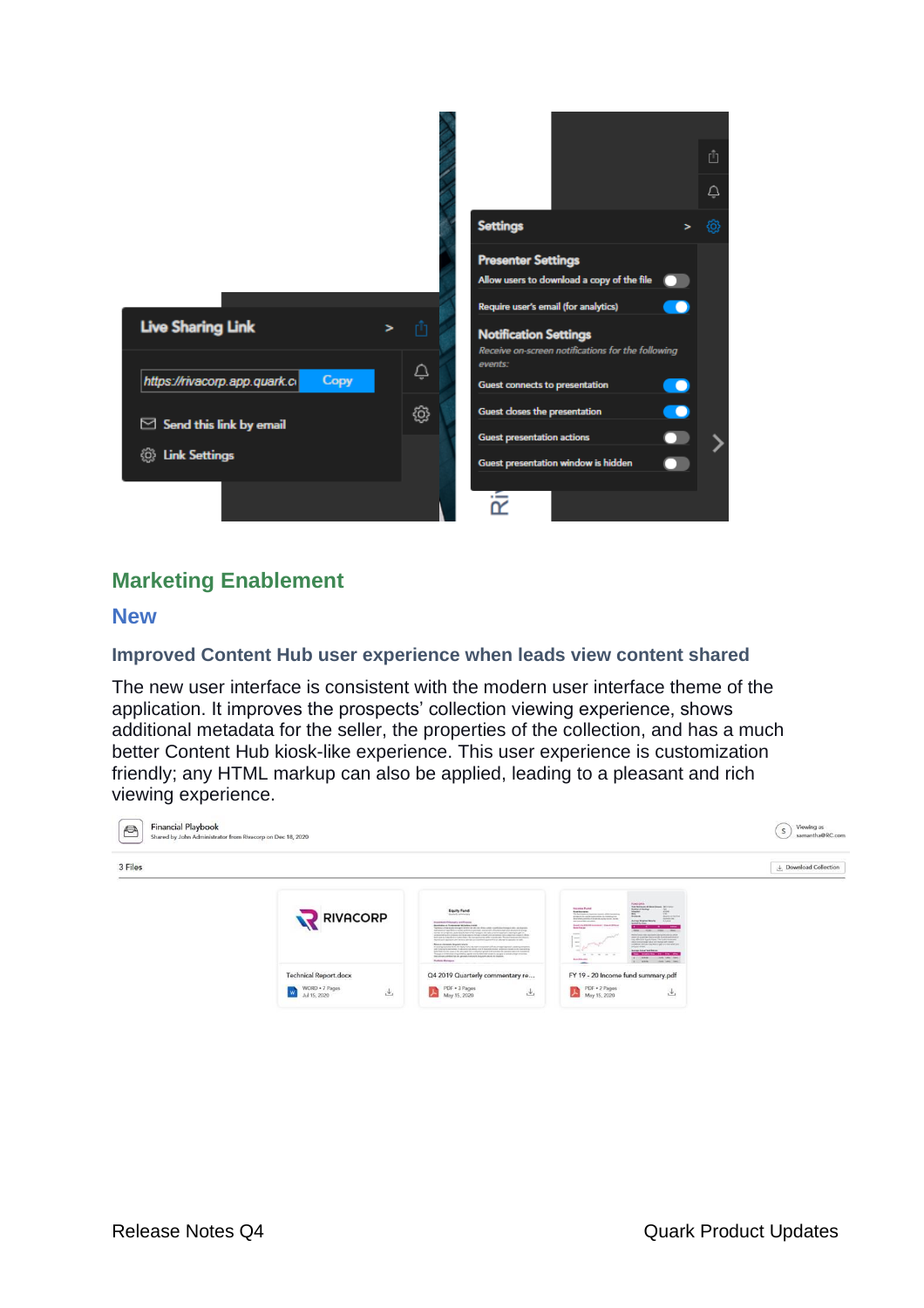## **Improved**

## **Improved content personalization capabilities in the clipboard export functionality**

The content access portal now allows users to export documents created using the clipboard functionality in Microsoft PowerPoint or PDF formats. This feature will enable sellers to have content personalization and re-use capabilities from existing documents based on their user permissions.



## **Improved the user interface for the screen where a prospect enters their email address**

The new user interface is consistent with the modern user interface theme of the application. It also shows the user metadata, especially when collections are shared, like the user and the number of files in the collection.

| JA<br>John Administrator from Rivacorp shared a collection of files with you.                      |
|----------------------------------------------------------------------------------------------------|
| Financial Playbook<br>3 Files . Shared on: Dec 18, 2020                                            |
| Please enter your email to access the files<br>samantha@RC.com<br><b>View Files</b>                |
| <b>POWERED BY</b><br>uark<br><b>ENABLEMENT</b><br><b>Fully Integrated Unified Content Platform</b> |